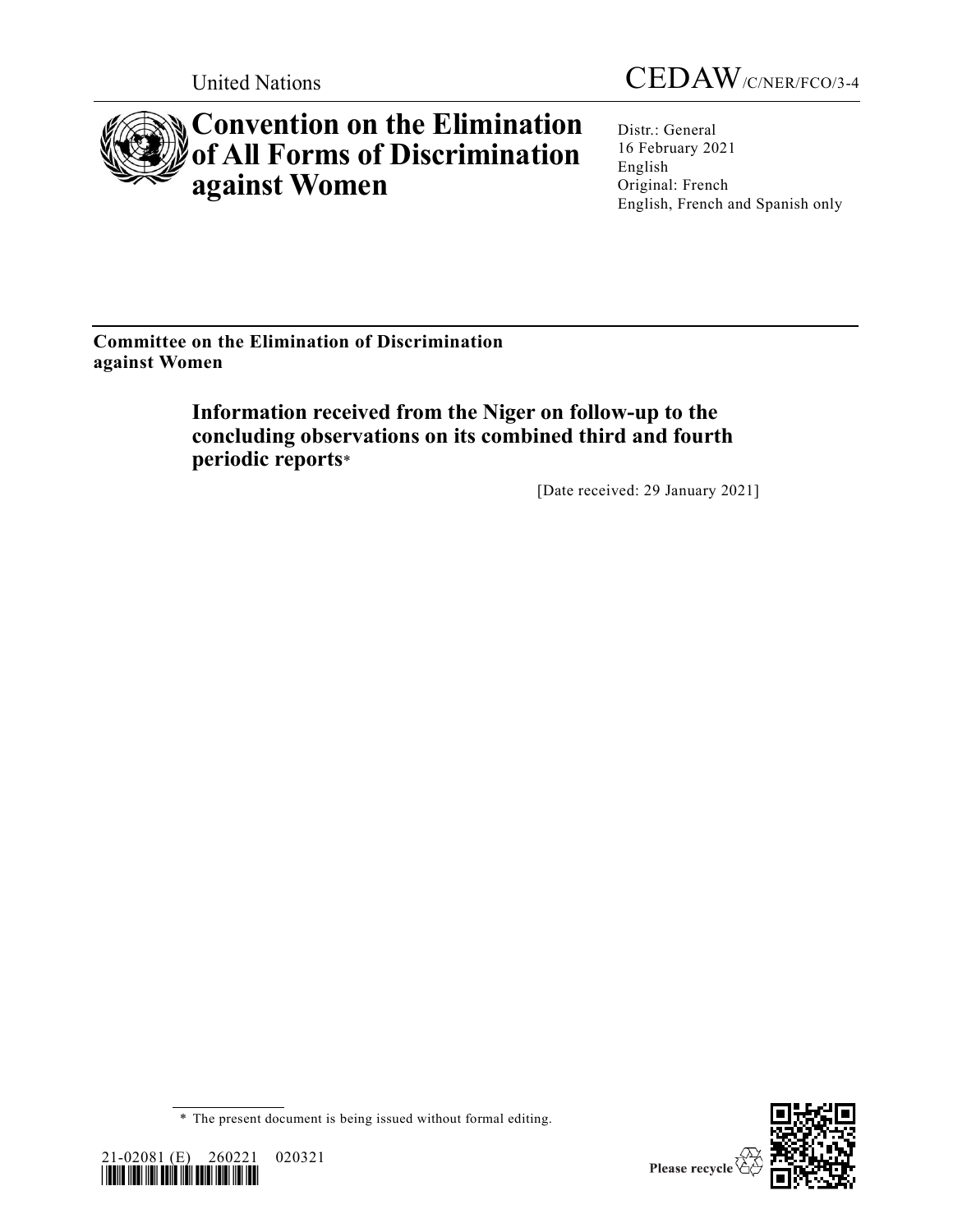# **I. Introduction**

1. On 13 July 2017, the Niger submitted its combined third and fourth periodic reports on the implementation of the provisions of the Convention on the Elimination of All Forms of Discrimination against Women. The delegation was led by the Minister for the Advancement of Women and the Protection of Children.

2. Following constructive dialogue, the Committee on the Elimination of Discrimination against Women issued its concluding observations, which contained a list of 51 recommendations and observations, of which three were identified as priority recommendations, to be the subject of an interim report prior to the submission of the next national report due in July 2021.

3. The Niger was requested to provide, within two years, written information on the steps taken to implement the recommendations contained in paragraphs 21 (a), 23 (a) and (d), and 29 (b) of the concluding observations.

- 4. The three priority recommendations relate to:
	- the elimination of all stereotypes and practices that are harmful to women, including child marriage, early or forced marriage, female genital mutilation and the practice of *wahaya*
	- sexual and gender-based violence against women, including statutory and marital rape, and the provision of shelters for victims
	- the elimination of gender disparities in education, in particular girls' access to education and the re-entry into school of young mothers

5. The interministerial committee responsible for drafting reports for submission to the treaty bodies and under the universal periodic review procedure has prepared the present report in response to the Committee's request for an update on the priority recommendations.

# **II. Status of implementation of each priority recommendation**

## **A. Stereotypes and harmful practices**

## **Recommendation contained in paragraph 21 (a)**

6. The practice of *wahaya*, which is a form of slavery, is criminalized under article 270.2 of the Criminal Code and article 10 of Ordinance No. 2010-086 of 16 December 2010 on combating trafficking in persons.

7. Under article 270.2 of the Criminal Code, the crime of slavery is defined as "the act of enslaving another person or inducing another person to forfeit his or her liberty or dignity, or that of a person dependent upon him or her, for the purpose of enslaving him or her". It is punishable by 10 to 30 years' imprisonment and a fine of between 1 million and 5 million CFA francs. The same punishment applies when "a master or his accomplice has a sexual relationship with a woman considered to be a slave or with the wife of a man considered to be a slave, and when a master or his accomplice places a woman considered to be a slave at the disposal of another person so that the latter can have sexual relations with her. Being an accessory to, or attempting to commit, the offences set out above is punishable by the same penalty."

8. Article 10 of Ordinance No. 2010-86 on combating trafficking in persons states that "the offence of trafficking in persons is the act of recruiting, transporting, transferring, harbouring or receiving persons, by means of the threat or use of force or other forms of coercion, of abduction, of fraud, of deception, of the abuse of power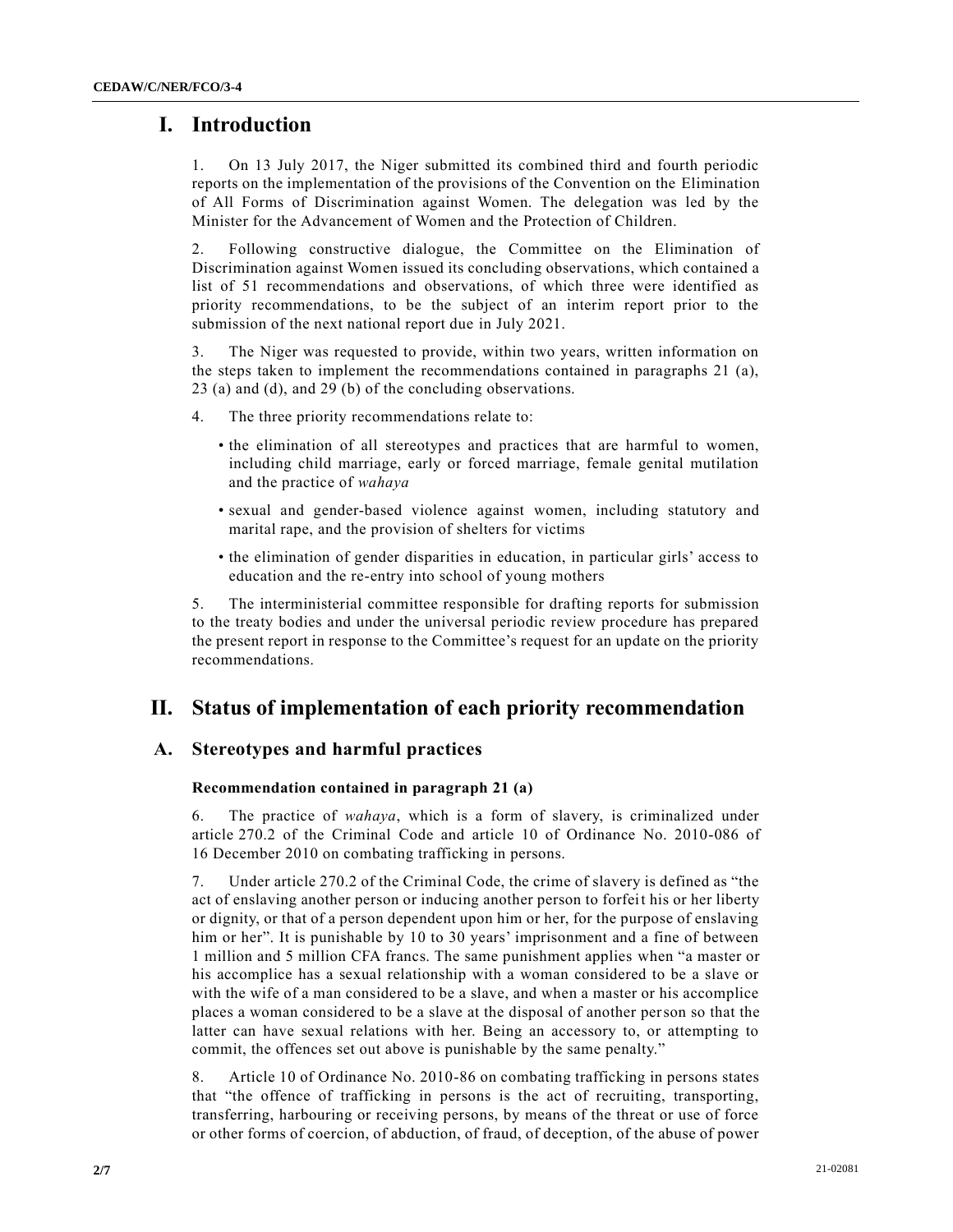or of a position of vulnerability, or of the giving or receiving of payments or benefits to achieve the consent of a person having control over another person for the purpose of exploitation. Such exploitation includes, at a minimum, slavery or practices similar to slavery, servitude, the removal of organs, the exploitation of the prostitution of others and other forms of sexual exploitation, the exploitation of the begging of others and the exploitation of forced labour or services. Recruiting, transporting, transferring, harbouring or receiving a minor under the age of 18 for the purpose of exploitation shall be considered trafficking in persons even if it does not involve any of the means listed above. Anyone who intentionally commits the offence of trafficking in persons is liable to a sentence of 5 to 10 years' imprisonment and a fine of 500,000 to 5,000,000 CFA francs."

9. Statistics compiled by the Ministry of Justice for 2016 show that article 270.1–270.4 of the Criminal Code, relating to slavery, and article 10 of Ordinance No. 2010-86 of 16 December 2010 on combating trafficking in persons have been applied by the courts of the Niger. A total of 24 individuals were punished for committing acts of trafficking or practices similar to slavery, on the basis of charges filed by anti-slavery organizations and victims. Some 30 victims received assistance from the National Agency for Legal and Judicial Aid.

10. To give one example, the Assize Court of Birni N'Konni, in judgment No. 20 of 26 May 2014, sentenced a 63-year-old man to four years' imprisonment and fined him 250,000 CFA francs for the crime of slavery. The defendant, Mr. Elhadj Djadi R, was also ordered to pay the complainant, the non-governmental organization Timidria, the sum of 500,000 CFA francs in damages. The defendant had forced a woman named Ms. Ramatou Garba, who he claimed to have bought for the modest sum of 200,000 CFA francs (approximately \$400), to become his fifth wife (*wahaya*). In 2010, he was reported by Timidria, an organization committed to combating slavery in the Niger, and arrested for slavery. This judgment proves the determination of the courts and the authorities of the Niger to deter slavery-like practices by imposing exemplary punishments.

11. With regard to the prohibition of forced labour, article 337 of the Labour Code states that "anyone who violates the provisions of article 4 concerning the prohibition of forced or compulsory labour is liable to a fine of 500,000 to 2 million CFA francs or a sentence of two to five years' imprisonment, or both".

12. The term "forced or compulsory labour" means all work or service which is exacted from any person under the menace of any penalty and for which the said person has not offered himself or herself voluntarily.

## **B. Sexual and gender-based violence against women**

#### **Recommendation contained in paragraph 23 (a)**

13. The Criminal Code was revised in 2003 to incorporate a new definition of rape as "any act of sexual penetration of any nature committed against another person by means of violence, coercion, threat or surprise". There is nothing in the wording of this definition that is legally contrary to the criminalization of marital rape, but in practice customary and religious perceptions of marriage make it almost inconceivable that one spouse might file a complaint of marital rape against the other.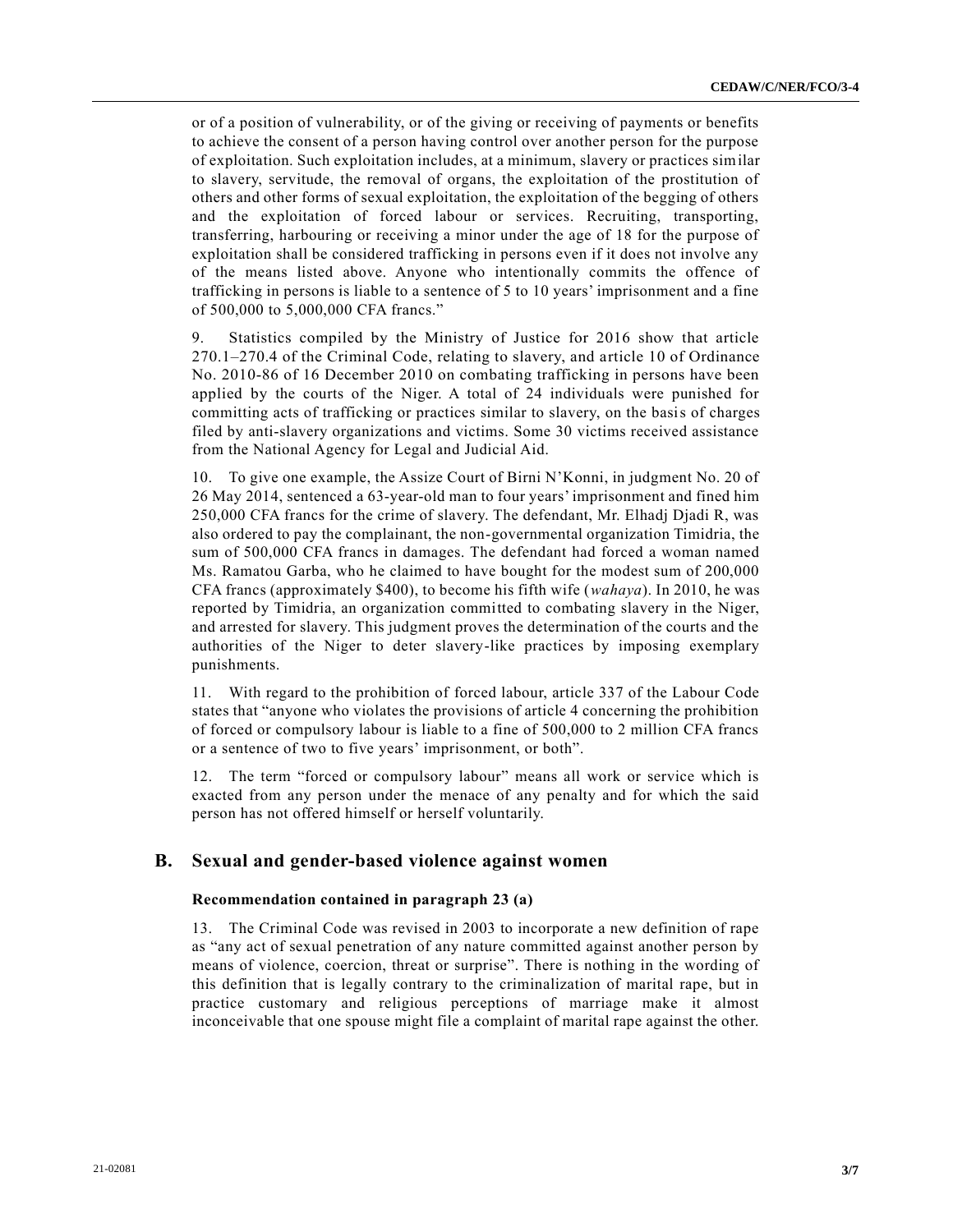14. The sexual abuse of minors is covered by several articles of the Criminal Code, including indecent assault (article  $278$ ),<sup>1</sup> procurement and corruption of minors (articles 291, 292 and 293), statutory rape (articles 255 to 258), indecent acts against a minor of the same sex (article  $282)^2$  and sexual harassment (article  $281.1$ ).<sup>3</sup>

15. A number of measures have been taken to combat gender-based violence, including:

- The adoption in 2017 of a national strategy for preventing and responding to gender-based violence and a corresponding five-year action plan covering the period 2017–2021, with the aim of reducing the prevalence of gender-based violence in the Niger from 28.4 per cent to 15.4 per cent by 2021.
- The launch, with the support of the European Union, of a new initiative called the Spotlight Initiative, which is intended to eliminate all violence against women and girls in the Niger, with a special focus on sexual and gender-based violence, including harmful practices that affect sexual and reproductive health.
- The adoption in 2019 of a zero-tolerance policy on sexual harassment by the National Police and Continuing Education Academy.
- The adoption, as part of the humanitarian programme under way in the Diffa region, of a manual of standard operating procedures for preventing and responding to gender-based violence that was developed in 2017. In 2018, 341 incidents of gender-based violence were reported and logged, of which 29 per cent related to the denial of resources, opportunities and services, 16 per cent to sexual violence, 27 per cent to physical assault, 5 per cent to forced marriage and 23 per cent to psychological violence.
- Continued efforts to ensure the effective implementation of the law on female genital mutilation, the introduction of measures aimed at eradicating the practice of early and forced marriage, including setting the minimum age for marriage at 18 for both sexes, and various other steps, including revising the Civil Code.
- Continued harmonized awareness-raising activities and implementation of community action plans through sermons delivered by religious leaders on the harmful effects of female genital mutilation and through the efforts of traditional leaders to encourage communities to renounce and move away from child marriage.
- The continued holding of community dialogues, with a focus on intergenerational exchanges, in order to promote behavioural change among men, women and girls and encourage victims to refuse marriage.
- The development of a national strategic plan to end child marriage in the Niger covering the period 2019–2021.
- The continued implementation of the "Illimin zaman douniya" initiative, with the support of the United Nations Population Fund, which is intended to reduce

**\_\_\_\_\_\_\_\_\_\_\_\_\_\_\_\_\_\_**

 $<sup>1</sup>$  Art. 278: Anyone who commits or attempts to commit indecent assault without the use of force</sup> against a child of either sex under the age of 13 shall be sentenced to between 2 and 10 years' imprisonment and fined 20,000 to 200,000 CFA francs.

<sup>&</sup>lt;sup>2</sup> Art. 282: Anyone who commits an indecent or unnatural act with a person of the same sex who is under the age of 21 shall be sentenced to between six months' and three years' imprisonment and fined 10,000 to 100,000 CFA francs.

<sup>&</sup>lt;sup>3</sup> Art. 281.1: The act of harassing another person by using orders, threats or coercion in order to obtain sexual favours is punishable by imprisonment for three to six months and a fine of 10,000 to 100,000 CFA francs. If the harassment is carried out by a person who is abusing the authority conferred on them by their position, he or she shall be liable to between three months' and one year's imprisonment and a fine of 20,000 to 200,000 CFA francs.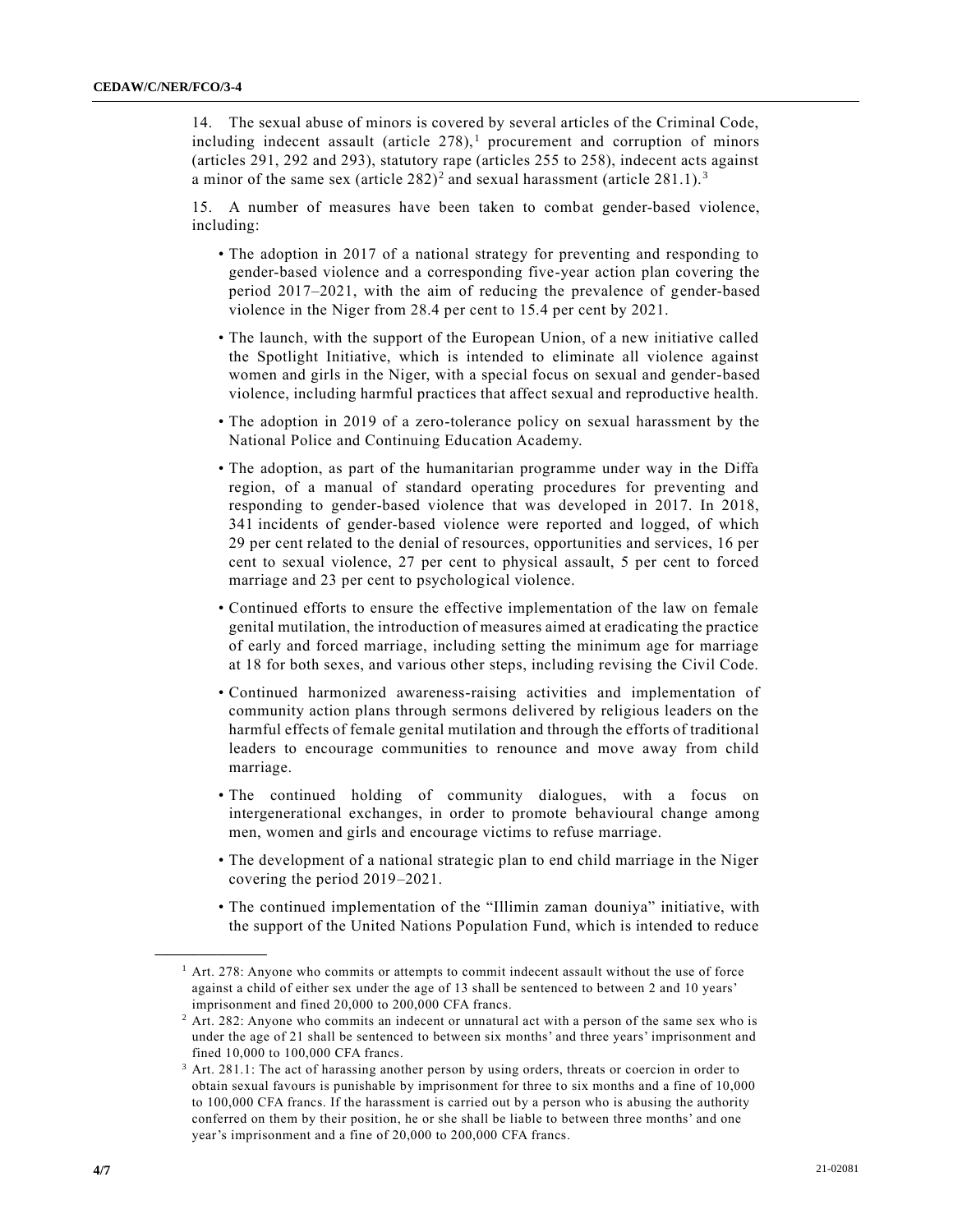the rates of forced child marriage and early pregnancy among the most vulnerable groups of women.

• The obligation, for any programme or project financed by the World Bank, to include a mechanism for addressing gender-based violence.

#### **Recommendation contained in paragraph 23 (d)**

16. In September 2017, as part of efforts to support victims of gender-based violence, the Spotlight Initiative was officially launched by the Prime Minister, in the presence of traditional chiefs and leaders, religious leaders, civil society organizations and associations of women and young people.

17. Violence against women and girls is one of the most widespread, persistent and devastating human rights violations. Such violence is a major obstacle to the fulfilment of the rights of women and girls and to the achievement of the Sustainable Development Goals set by the United Nations. The objective of the Spotlight Initiative is to eliminate all forms of violence against women and girls by 2030.

18. The Niger is one of eight African countries benefiting from the Spotlight Initiative, which is intended to help the Government to eliminate all forms of violence against women and girls, with a particular focus on sexual violence and practices that negatively affect the sexual and reproductive health of women and girls. The Spotlight Initiative also aims to promote and protect the rights of women and girls through a multisectoral approach covering education, justice and health.

19. In the Niger, the European Union is contributing \$17 million for the implementation of the first phase of the Spotlight Initiative in 300 villages, located in the four priority regions of Maradi, Tahoua, Tillabéri and Zinder. Through the activities of the United Nations and the Ministry for the Advancement of Women and the Protection of Children, the aim is to achieve the following key results by 2022:

- Strengthen the legal framework to ensure that gender-based violence and harmful practices are adequately addressed
- Strengthen the institutions responsible for planning and budgeting to ensure that gender-based violence is taken into account
- Improve prevention and promote social norms that encourage people to stop perpetrating gender-based violence and harmful practices
- Introduce victim-centred support services
- Collect and disseminate data on trends in order to measure the effectiveness of various activities
- Strengthen the women's movements and civil society organizations campaigning against gender-based violence and harmful practices

20. In addition, several new holistic support centres for victims are being established, including one in Tillabéri, which has been operational since 2019, one in Zinder, the construction of which is complete and which will soon be operational, and one each in Maradi and Tahoua, which are currently under construction.

21. The non-governmental organization Femmes et Enfants Victimes de Violences Familiales, which already has shelters in each region, has begun building a large centre in Niamey called the Maison de l'Espoir, which will take in and provide decent temporary accommodation for male and female survivors of all forms of gender-based violence.

22. In an effort to encourage girls to go to school and reduce the prevalence of early marriage, the support centres, in addition to providing medical and psychological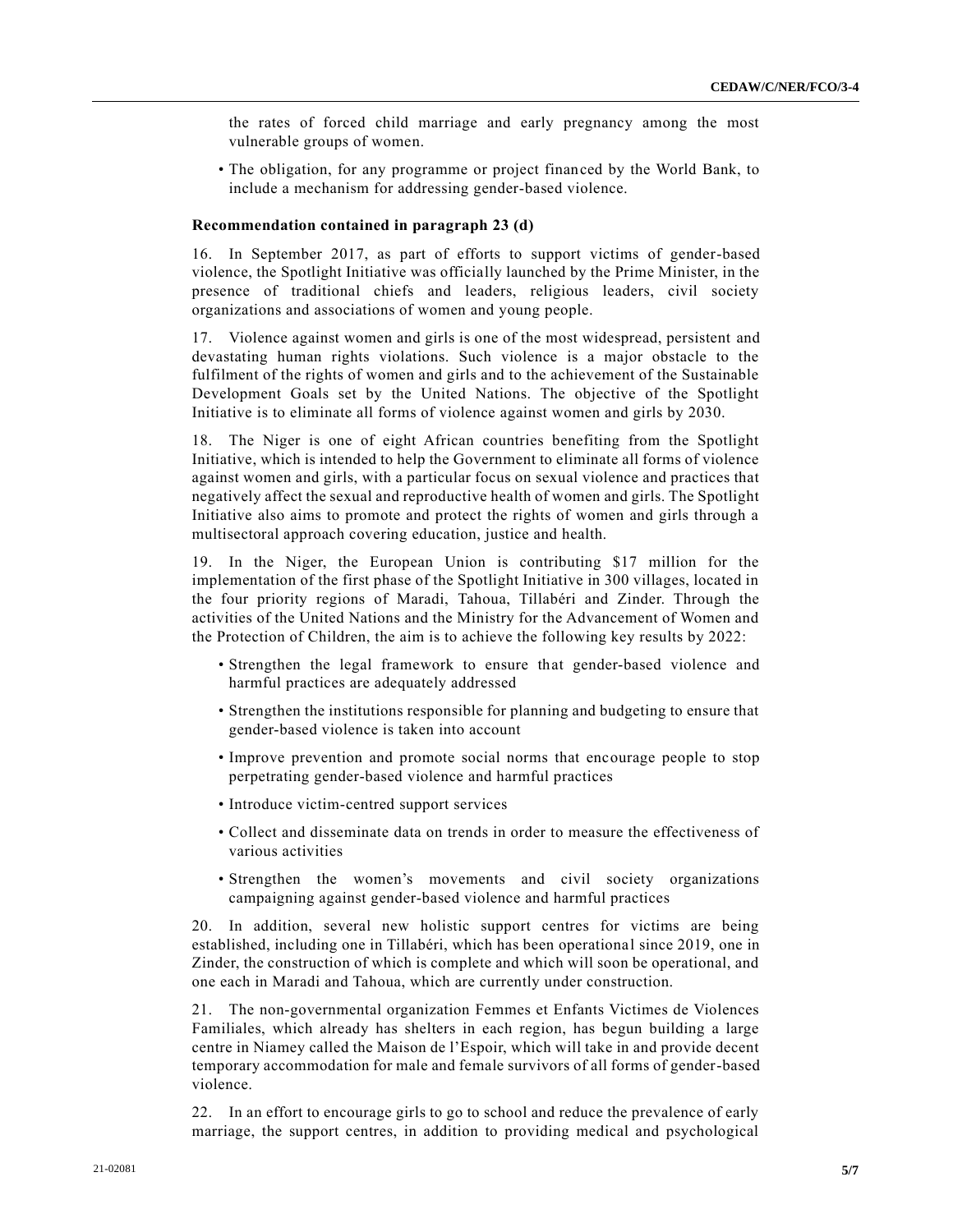care, also hand out food parcels, conduct human rights education sessions and provide vocational training. The same initiative is also being implemented in rural areas, in the three departments of Torodi, Say and Téra.

23. The national strategy for preventing and responding to gender-based violence is based on the following strategic pillars:

- Pillar 1: Communication/prevention of gender-based violence
- Pillar 2: Institutional and legal framework
- Pillar 3: Support for survivors/capacity-building
- Pillar 4: Resource mobilization
- Pillar 5: Coordination, monitoring/evaluation, studies and research

24. The Government has also developed a national strategic plan for ending child marriage, the four pillars of which are:

- (a) Empowering girls with information, skills and support networks;
- (b) Helping parents and community members to identify better options;

(c) Improving the accessibility and quality of education, protection and other social services for girls;

(d) Creating new platforms for social dialogue.

25. Another strong measure taken to combat child marriage is the adoption of Decree No. 2019-379/PRN/MPF/PE of 19 July 2019, on the establishment, powers, organization, composition and functioning of children's committees at the national, regional, departmental, communal, village and tribal levels.

26. The objective of the local committees is to encourage communities to move away from child marriage and address the consequences of child marriage for victims; to facilitate access to free legal and judicial aid for girls in child marriages; and to facilitate access to free health services for girls who are victims of violence, abuse and exploitation, including child marriage.

## **C. Education**

#### **Recommendation contained in paragraph 29 (b)**

27. For the Niger, ensuring that girls have access to education and are protected is a central concern of the education system. Various decisions and circulars have been issued to ensure that girls not only start school but also stay on until they have completed their studies. Such decisions and circulars include:

(a) Decision No. 415/MEN/DEST of 17 November 1987, amending Decision No. 065/MEN/DEST/EX of 10 July 1978, which authorizes child mothers to resume their studies after they give birth. The new article 1 of the decision provides that "girls enrolled in grade 3 or in upper secondary school may, in the event of a first pregnancy, resume their studies after they give birth, provided that they are not married. They may also attend boarding school, provided that their children are not with them. In the event of a second pregnancy, girls shall be definitively excluded from school";

(b) Circular No. 219/PCMS/DEST/DIRCAB of 20 September 1984, concerning penalties for civil servants who have intimate relations with schoolgirls;

(c) Circular No. 230 /PCMS/DIRCAB of 19 November 1984, on the protection of minors. In order to protect young girls at school, the circular provides that "with regard to teaching staff, any person who commits statutory rape shall